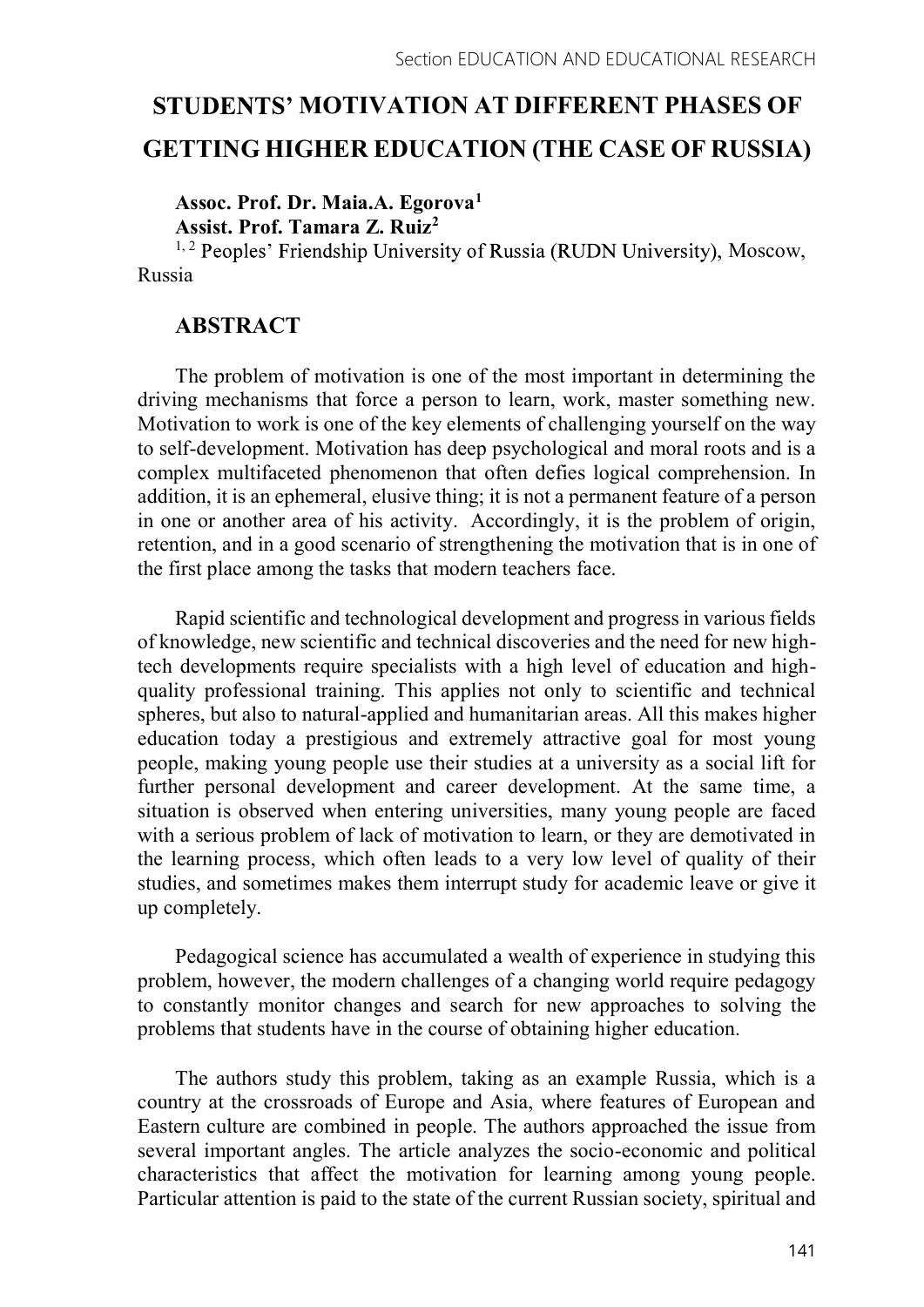moral guidelines of young people, their goals and views on life and their own future. The authors emphasize the importance of family, religion and spiritual and moral development in the issue of motivation to work and study.

The authors come to the conclusion that the problem of lack of motivation is based on a combination of reasons, but its root is primarily in the family upbringing of the student, as well as in his moral component and emotional and psychological maturity of the individual. The article provides an overview and some of the changes in student motivation associated with the COVID-19 pandemic and online learning.

It is important to note that in the course of their research, the authors relied on their many years of experience in teaching at higher educational institutions in Russia.

Keywords: motivation for learning, psychological and pedagogical problems, pedagogical process, higher education, modern youth, problems of education in Russia

# INTRODUCTION

Motivation is an engine for human action and an integral part of any professional and personal growth. This impulse is especially important in the process of obtaining education, which is inseparable from many difficulties and constant overcoming. Overcoming lies in the development and formation of the personality, however, despite the euphony of this postulate, not every personality is able to develop in the course of receiving education.

In this article, the authors primarily talk about higher education as a process of voluntary conscious intellectual labor of an adult (mature) person.

Obtaining higher education is a complex, difficult, time-consuming, financial and energy-consuming activity, through which mainly young people who want to acquire professional skills and receive a higher education diploma are forced to go.

For a young person, the decision on the need for higher education is often born under the influence of parents, family, close circle and school. It is good if this decision coincides with the young person's very need for self-development and obtaining new professional knowledge. However, often such a decision comes from the outside and is imposed, and for young people 17-18 years old the age of admission to universities, it is quite difficult to figure out whether he really wants to get a higher education and what profession to choose.

In addition, modern world trends, characterized by rapid scientific and technological development and progress in various fields of knowledge, also have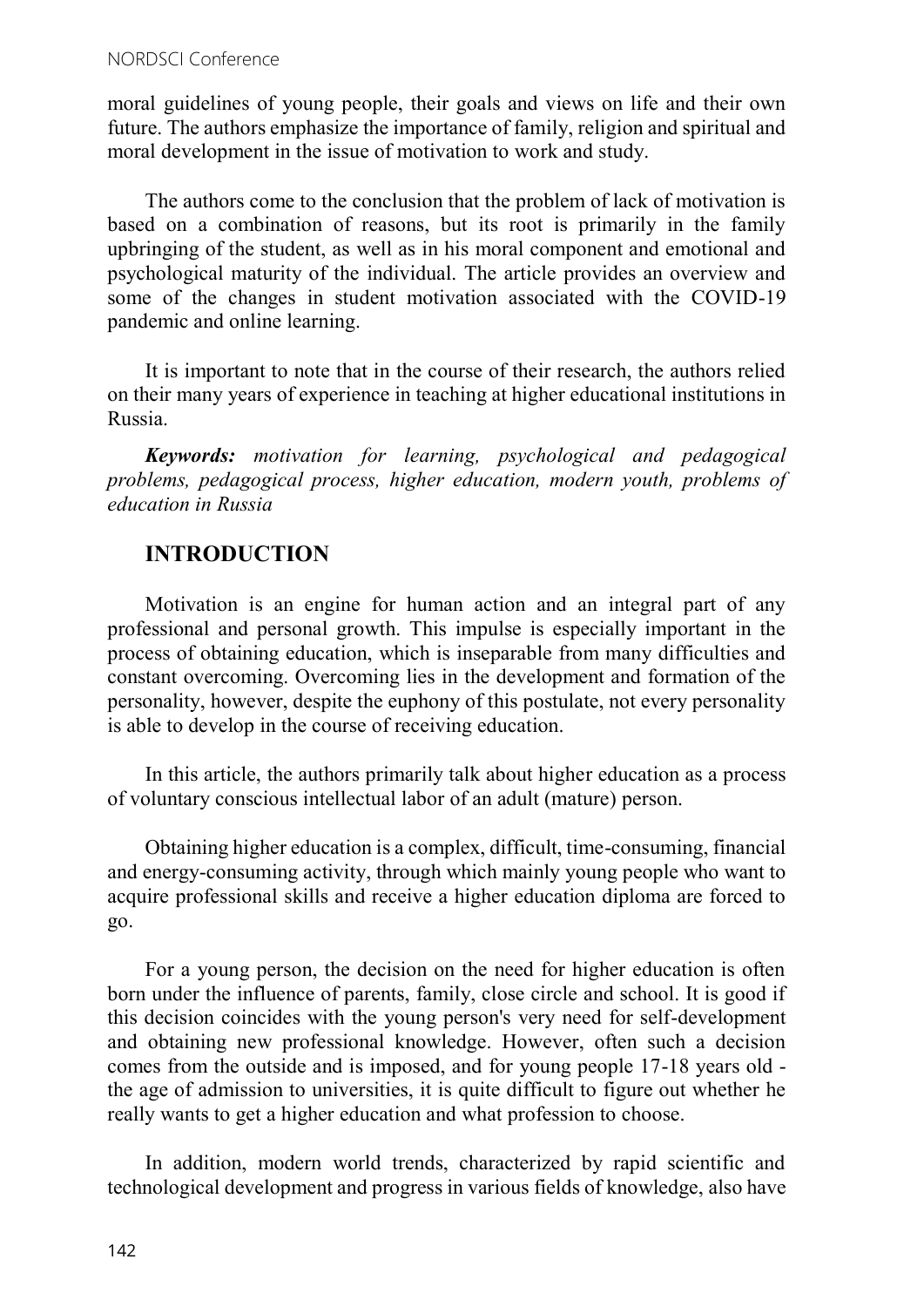a great influence. The latest scientific and technical discoveries and the need for new high-tech developments require specialists with a high level of education and high-quality professional training. This applies not only to scientific and technical spheres, but also to natural-applied and humanitarian areas. It is these areas that attract young professionals and serve as an incentive for obtaining high-quality higher education. Prestigious areas of work are an attractive target for students and graduates, providing a social lift for further career development.

However, finding themselves within the walls of the university, young people realize that they still have a long way to a successful career, and in the coming years they have to work hard, gaining knowledge, and not receiving a salary. When entering universities, many young people face a serious problem of lack of motivation to learn, or are demotivated in the process of study, which often leads to a very low level of quality of their studies, and sometimes makes them interrupt their studies.

## METHODS AND METHODOLOGY

The authors applied the following methods: synthesis, analysis, abstraction, observation, case study.

With the help of such general scientific methods as synthesis and analysis, the general state of the issue is studied, and its main features are also highlighted.

The abstraction method helped the authors to consider the subject, during which they identified the essential sides and properties (while abstraction of other signs) of the problem raised. The observation method was used for a retrospective study of the general situation in Russian society and education, which in turn led to the fact that the authors, using the case-study method appropriate in this case, considered the issue of motivation to study in universities in relation to a particular country.

# RESULTS

The problem of motivation has more than a century-long of history. The works of such scientists as A. Pfender (Pfänder A. «Motive und Motivation», 1911), P.T. Young («Motivation and Behavior», 1936) and others are devoted to this problem. There are different approaches, theories and methods of studying it, though, the problem is still very actual at it comes along with new challenges and modern questions.

Among the main approaches to the problem of motivation, the following three main approaches can be distinguished: the first approach is based on the theory of instinct. The founder of this trend are considered W. McDougall and his followers - Konrad Lorenz and Niko Tinbergen. According to this theory, human behavior is based on instincts and impulses [1].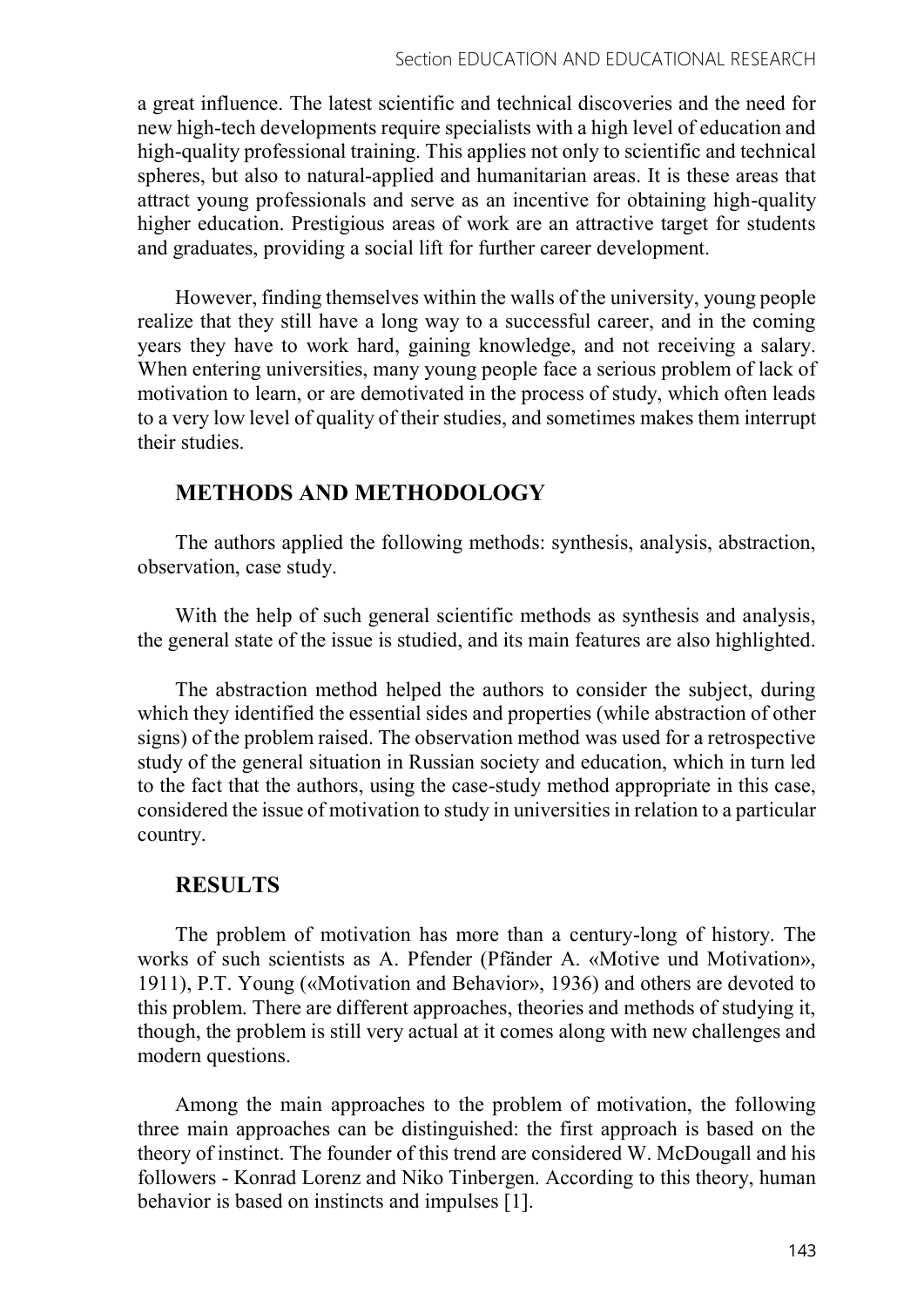The second area of study of motivation is based on a theoretical and personal approach. Here we can trace the line of personality psychology (motivation is the key to describing and understanding personality and individual differences), or the line of the psychology of motivation (motivation is a process that explains actual behavior). The founders of this trend are considered W. Wundt, A.Maslow, C. Darwin, S. Freud, who argued that a person's ability to draw conclusions from acquired experience allows him to quickly adapt to changing conditions and thereby preserve his appearance [1].

The third direction is associated with an interest in changing the associations between stimulus and response, i.e. based on an associative-theoretic approach. Here we should highlight such scientists as J. Watson, E. Thorndike, I.Pavlov, who believed that human consciousness is the result of the development of the nervous system. According to this theory, the main role in human behavior is played by situational factors, a person's control of external and internal stimuli, for example, attraction [1].

Motivation can be divided into two types: external and internal. However, the second type cannot be formed without the first: an internal need can appear only due to external influences. The question is how much this «need» becomes really the student's one. It depends both on the personality of the student and on the way of teaching [2].

The problem of motivation acquires an important role when we talk about motivation in a learning activities. The educational activity of students is characterized by a combination of different motivations and depends on: the choice of the educational institution by the educational system, on the basis of which educational activity is implemented; organization of the educational process; the subjective characteristics of the student (age, gender, intellectual development, abilities, level of aspirations, self-esteem, etc.); the subjective characteristics of the teacher and, first of all, the system of his relationship to the student and his professional activities; the specifics of the subject, student motivation, etc. The motivation of students is an important structural component of learning activities. A disdainful attitude towards taking into account the age and psychological characteristics of students, the inability to combine the principles of teaching and upbringing in teaching - these are the factors that play a negative role in building effective teaching in universities.

The current situation in the system of higher education in Russia shows that its restructuring primarily means a more differentiated, purposeful impact on each student as a subject of educational activity, a partner of pedagogical communication. This formulation of the question presupposes the need for a deeper understanding of the student's psychology, knowledge of his age and personality characteristics.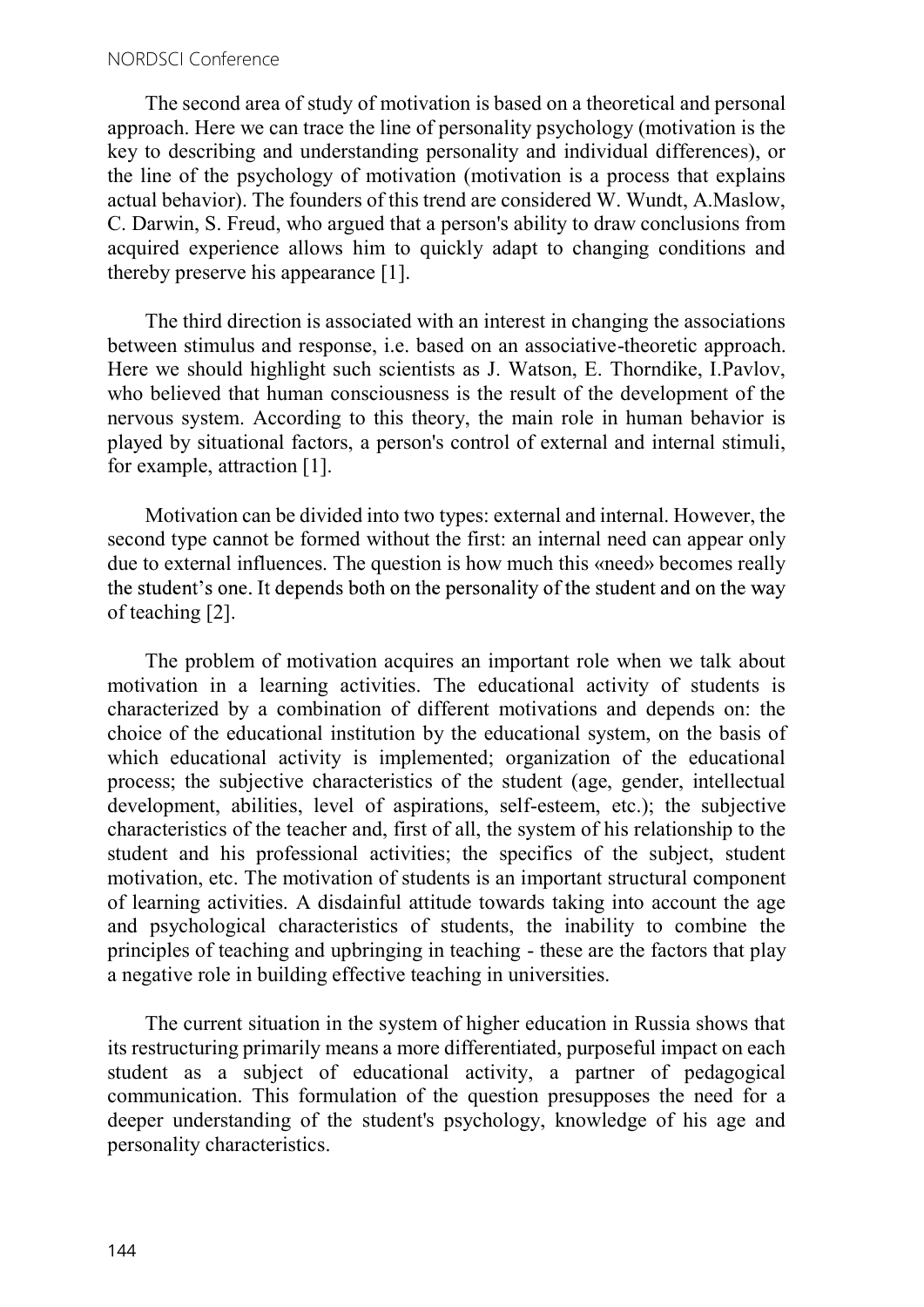The current system, formed in the industrial era, has long been out of tune with the present. Today it is not enough to have a certain set of knowledge and competencies - a person needs to be able to learn, find the necessary information and use it for his own purposes. There are many sources of knowledge now: school and institute are just a few of them, not even the most important ones. At the same time, reading books is no longer perceived as one of the ways to form a full-fledged personality. The priorities are shifting towards obtaining information of a different kind and type, first of all - entertaining. The stream of TV programs, Internet sites has firmly conquered modern man. It is easier to find the information you need on the Internet than to pick up a good book and set yourself up for a long thought process, which should become a starting point in the formation of a personality. A natural question arises: do we need a reading or well-informed graduate of an educational institution now? [2]

The state of the education system in modern Russia bears the imprint of a general spiritual crisis caused by the systemic reforms of the late twentieth century. The transition to market principles of the functioning of the economy caused the commercialization of educational activities as well, which manifested itself in the discrepancy between teaching and upbringing of young people.

The Covid 19 pandemic has created new challenges for educators and students, as well as everyone involved in the education process. It is in the context of a pandemic and ubiquitous distance learning, when the fragile connection between the teacher and the student is tested by the remote form of work and the remoteness of two actors from each other, that the question arises of how much the teacher is able to maintain and develop the involvement of students in the educational process, even in correspondence form, and how much the student is interested in his own studies, how deep is his motivation to stay in the learning process in a distance format. On the one hand, online and distance learning opened additional loopholes for students, led to an increase in poor-quality work, on the other hand, this situation reflected the existing problem of lack of motivation. Most of the students have shown their inadequacy to overcome new difficulties or use the current situation for good. The Russian people have a wonderful opposite example. Russian poet A.S. Pushkin in 1830 went to his estate in the village of Boldino to solve some financial issues. He was not going to stay there for long, but the outbreak of a cholera epidemic forced him to stay in the village for three months. During this time, about 30 poems were created, the novel in verse «Eugene Onegin» was completed, the cycles «Little Tragedies» and «The Tales of Belkin» were written, as well as two cycles of critical articles. During Boldinskaya autumn (Autumn in Boldino), the poet mastered English on his own.

Learning activities do not bring satisfaction to modern students. Even successful students go to classes reluctantly, because they receive educational services, and do not learn to live. The younger generation remains the «generation of viewers». Students view learning outside of spiritual guidelines and interconnections - as a process of passing the formal institutions necessary for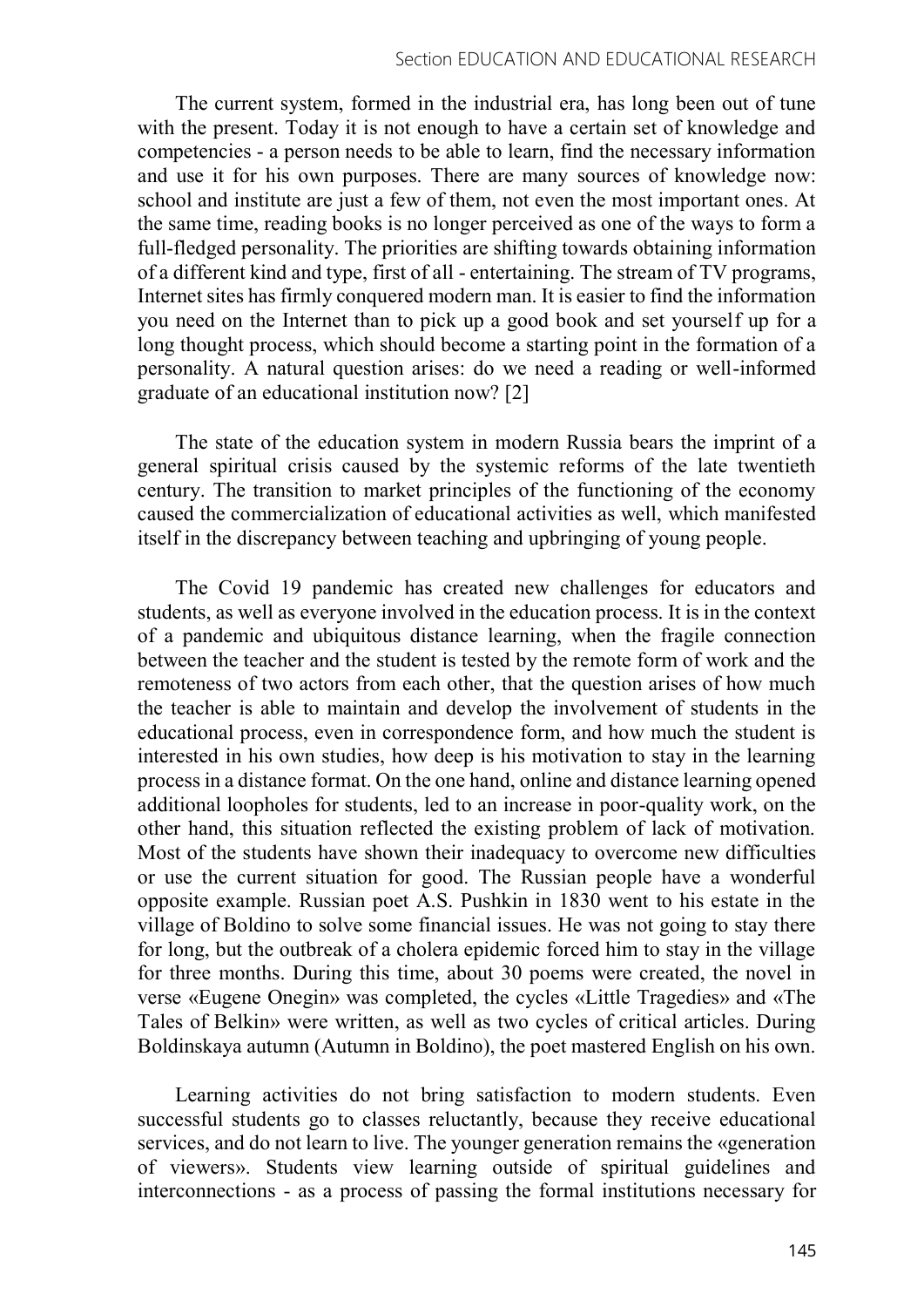#### NORDSCI Conference

success in life, and not as a path to spiritual and professional self-realization. Thus, the relationship «teacher - student» has ceased to be a cultural model, highly significant and valued by society in the past. The decline in the rank of creative professional labor as a value was reflected in the massive unwillingness to learn and the resulting general decline in the quality of education at all levels. The curtailment of the spiritual and educational component in educational activities largely contributes to the fact that the traditional for domestic culture ideas about the unity and close relationship of knowledge and spirituality are becoming a thing of the past. As a result, a significant part of today's youth turned out to be incapable of self-determination in life in the new harsh modern conditions of society, without rejecting universal human values.

In the Russian Empire, education, and especially higher education, was the highest gift of people of wealthy, noble origin, access to it was also available to the poor, who distinguished themselves with a special talent and had the support of respected persons. At the same time, higher education was a blessing of the elite and was valued on a par with nobility and social status. It would seem that after the Revolution of 1917 and during the Soviet period, access to higher education was provided to all Soviet citizens without exception. However, it is necessary to take into account the fact that with the change of the political and socio-political system, the most basic values have not changed. The desire for education, especially higher education, has increased. The Soviet republic needed new educated specialists to solve the problems of industrialization and modernization. Against this background, the formation of the Soviet education system was observed, inheriting the best from the education system of the Russian Empire, and bringing a lot of new things into this system, which strengthened it and made it very interesting and original. At the same time, the formation of the so-called «Soviet man» was going on, it was a type of personality that included the moral and ethical norms of the communist code. Reading scientific and fictional literature, drama theater, creative meetings with persons of science, culture and art have become an integral part of the life of Soviet people. Poets and writers became the voice of society and set spiritual guidelines. Famous people of art, science and education laid the foundation of the social environment in which a person was formed from childhood. The teacher was a guide to the world of professional qualifications, and most importantly, he introduced students to the best examples of spiritual culture. His authority, on an equal footing with the authority of the older generation of the family, was indisputable. The teacher was more than a knowledge holder. He was a patron, a mentor, a model of behavior. The educational institution was actually a second home, where the student was constantly surrounded by educated people who devoted themselves to pedagogical activities, the atmosphere was filled with intellectual exchange, creativity and mutual assistance. Due to the Pioneer and Komsomol organizations, any student was a part of a large social project to create a Soviet society, a participant in the improvement of the country and a creator in his area. And most importantly, education was free, and only those who passed the most difficult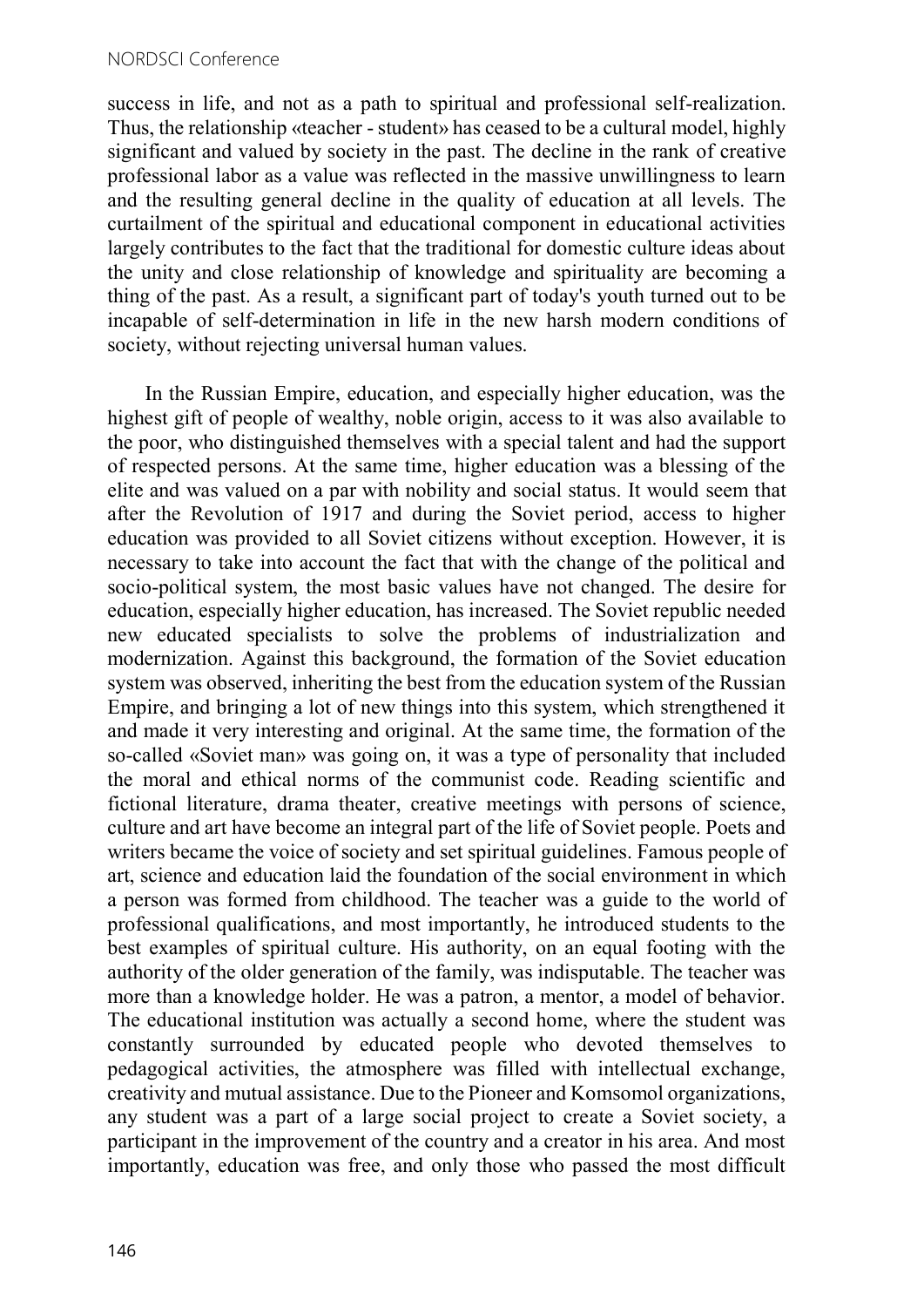exams and were able to take the maximum from education were worthy of higher education.

We see that over the course of Russian history, a cultural tradition of the unity of spirituality and education has developed.

After the collapse of the Soviet Union and the thoughtless imposition of capitalist values, the ideal of an educated person's service to his people was devalued. The teacher has lost his high social status. It is extremely important that each teacher is aware of himself not as a downtrodden personality, but as a holder of one of the world's greatest pedagogical cultures and is worthy of this culture. And for this he needs to rise to the ideals inherent in Russian education, to see and accept the origins of his humanism in the traditions and rules of folklife. Can this be done by a teacher who is himself a product of modern society?

And here we come to the main point. A teacher deprived of the highest status, transformed by a modern education system borrowed from the West into a service staff who provides educational services to all who paid is not able to become the example that would motivate students. The system itself, devoid of elitism, selectivity, and the elimination of those who do not want and cannot study, is not capable of making higher education a significant human achievement. Modern Russian society, where people of education and science receive less pay than people of business and commerce, cannot serve as an example for their students. Looking around, students see that the lack of education is not an obstacle to finding a job, and education itself has little effect on their personality and only teaches them how to get out and cope with tasks in the course of the educational process according to the principle «it'll do» in order to get the coveted diploma and forget about studying as a wasted time.

The role of the family cannot be underestimated either. If back in Soviet times, parents were most often the first or second generation with higher education and it served them as the highest value, which was instilled in children, then after the reforms of the 1990s, a whole generation of people was formed who are used to living by material values, which they are in turn instill in their children. People whose values lie only in the material plane, accustomed to the quick acquisition, quick consumption, spiritual fast food are not able to appreciate the spiritual and moral values, are not able to accumulate knowledge step by step, are not inclined to deep thinking and analytical activity. They want to snatch, but real knowledge accumulates slowly, requires comprehension and a deep serious approach, it does not tolerate fuss. But can a modern student work like that? As soon as he realizes the difficulty and slowness of the process, he sees that he needs to put in a lot of effort and he is not used to work, since he gets everything ready-made, he loses motivation to study, to obtain a professional university degree.

It should be noted that since Russia is both a European and Asian country, the Russian people have absorbed the features of both European and Eastern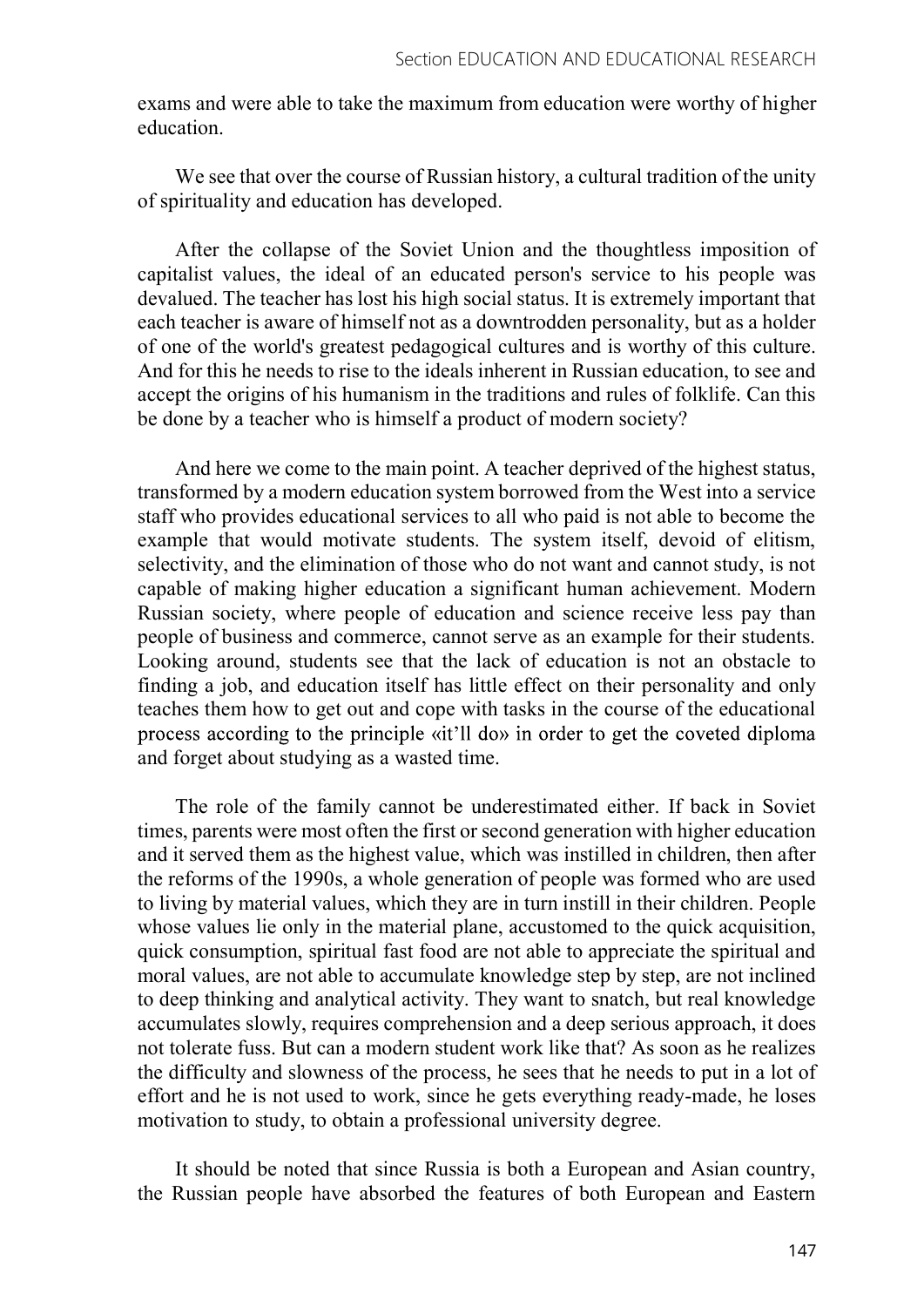#### NORDSCI Conference

characters. European traits are manifested in Russian students in their desire to have their own opinion, independence, liberal views, and a certain pragmatism in their work. At the same time, certain oriental (Asian or traditional Russian) features are also inherent in the Russian person. This is mainly laziness and the hope that everything will somehow be resolved by itself, without making any efforts of its own.

So, the main directions of the reform of Russian education should be a turn to the person, an appeal to his spirituality, the revival of the prestige of education. It is impossible to remake people and turn the family into a place where the child's most important moral guidelines are laid, value attitudes are formed without the formation of a certain moral and ethical code, which would be based on Christian views, humanism, respect for elders, mutual respect and freedom from material shackles...

Russia and Russian education today, first of all, need a state policy to revive spirituality in its true sense. The authors would like to propose such methods as reading classical literature (the idea that a modern young person is too far from reading the classics and from its content is pernicious), such subjects as the history of Christianity (without taking into account the ethnic composition classes), ethics, art history are needed in schools. The continuity of generations also plays an important role, therefore, emphasis should be placed on national history. It is necessary to create youth volunteer organizations engaged in charitable and social projects, where schoolchildren would be accustomed to work and responsibility to themselves and others. All these steps should be carried out flexibly, unobtrusively, generating interest, and not generating rejection.

A student who is accustomed to comprehending knowledge and working on himself is able to continue his studies at the university. Such a student will be aware of the importance and necessity of higher education, which leads him to obtain a profession, and will in itself become the main motivation for learning. Not money, not a potential salary, but an interest in learning and the excitement of overcoming oneself should be motivated to study.

# **CONCLUSION**

The article deals with the problem of motivation in learning, mainly in universities. Since motivation is one of the most important impulses for selfdevelopment through study, the authors believe that it is necessary to look for ways to solve this problem. The authors focused on the consideration of the psychological and moral reasons for the lack of motivation, which are a consequence of the manifestation of the crisis in Russian education, which is directly dependent on the crisis phenomena in society.

The problem of motivation was studied using the example of Russian university students. The article mentions the socio-economic and political